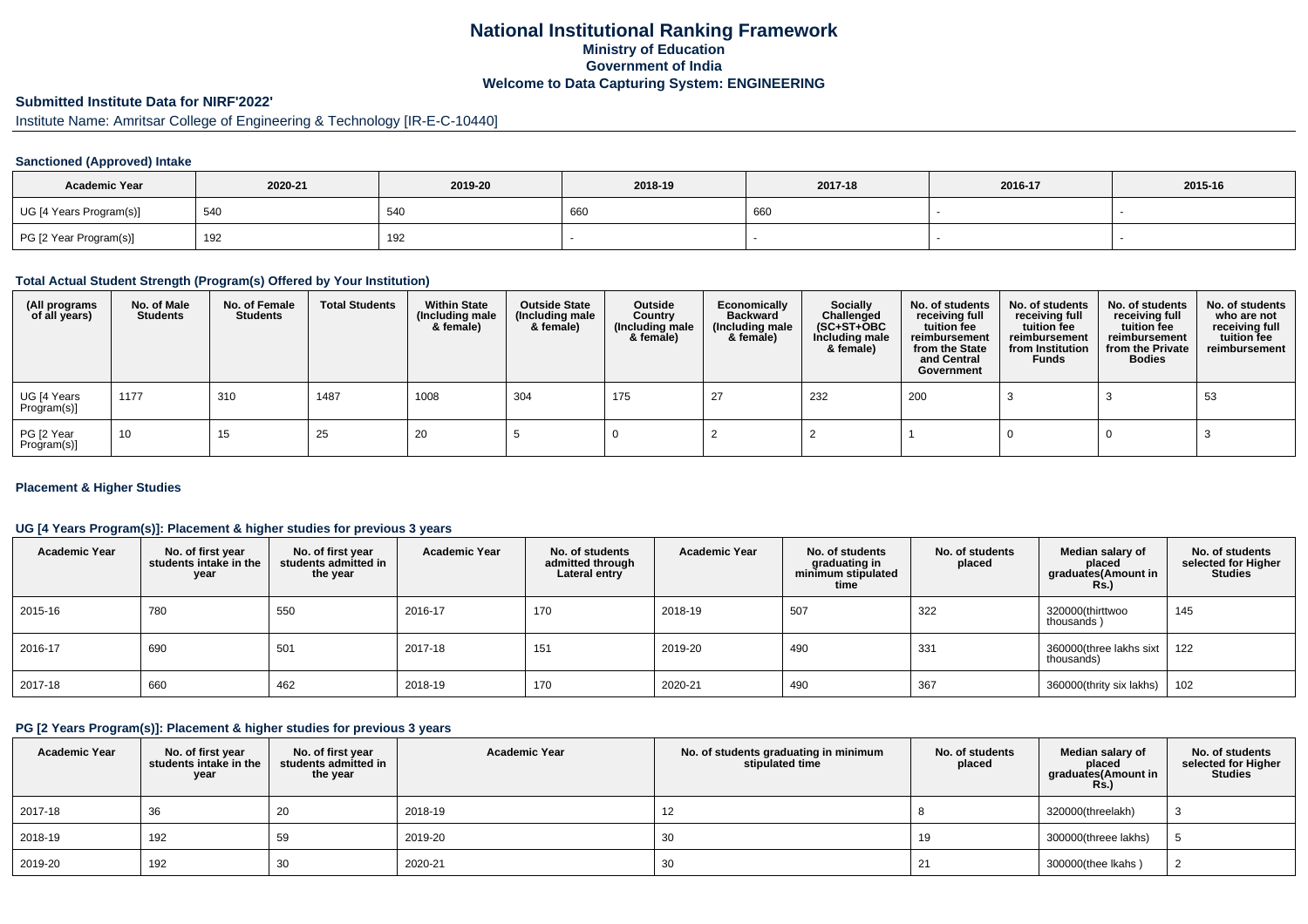#### **Ph.D Student Details**

| Ph.D (Student pursuing doctoral program till 2020-21 Students admitted in the academic year 2020-21 should not be entered here.) |         |         |         |  |  |  |
|----------------------------------------------------------------------------------------------------------------------------------|---------|---------|---------|--|--|--|
| <b>Total Students</b>                                                                                                            |         |         |         |  |  |  |
| Full Time                                                                                                                        |         |         |         |  |  |  |
| Part Time                                                                                                                        |         | 21      |         |  |  |  |
| No. of Ph.D students graduated (including Integrated Ph.D)                                                                       |         |         |         |  |  |  |
|                                                                                                                                  | 2020-21 | 2019-20 | 2018-19 |  |  |  |
| Full Time                                                                                                                        |         |         |         |  |  |  |
| Part Time                                                                                                                        |         |         |         |  |  |  |

### **Financial Resources: Utilised Amount for the Capital expenditure for previous 3 years**

| <b>Academic Year</b>                                                                                                                                                                      | 2020-21                                                                                              | 2019-20                                                  | 2018-19                                                       |  |  |  |  |  |  |
|-------------------------------------------------------------------------------------------------------------------------------------------------------------------------------------------|------------------------------------------------------------------------------------------------------|----------------------------------------------------------|---------------------------------------------------------------|--|--|--|--|--|--|
|                                                                                                                                                                                           | <b>Utilised Amount</b>                                                                               | <b>Utilised Amount</b>                                   | <b>Utilised Amount</b>                                        |  |  |  |  |  |  |
|                                                                                                                                                                                           | Annual Capital Expenditure on Academic Activities and Resources (excluding expenditure on buildings) |                                                          |                                                               |  |  |  |  |  |  |
| Library (Books, Journals and e-Resources only)                                                                                                                                            | 387169 (three lakh eighty seven thousand one hundred sixty<br>nine)                                  | 536499 (five lac thirty six thousand four ninety nine)   | 486565 (four lac eighty six thousand five sixty five)         |  |  |  |  |  |  |
| New Equipment and software for Laboratories                                                                                                                                               | 5898298 (Fifty Eight Lakh ninty eight thousand two hundred<br>ninety eight)                          | 1787260 (seventeen lac eighty seven thousand two sixty)  | 6113156 (sixty one lac thirteen thousand one fifty six)       |  |  |  |  |  |  |
| <b>Engineering Workshops</b>                                                                                                                                                              | 4063875 (Fourty Lakh sixty three thousand eight hundred<br>seventy five)                             | 1500000 (fifteen lac)                                    | 1723459 (seventeen lac twenty three thousand four fifty nine) |  |  |  |  |  |  |
| Other expenditure on creation of Capital Assets (For setting up<br>classrooms, seminar hall, conference hall, library, Lab, Engg<br>workshops excluding expenditure on Land and Building) | 2170915 (Twenty one lakh seventy thousand nine hundred<br>fifteen)                                   | 2917765 (twenty lac seventeen thousand seven sixty five) | 4006138 (forty lac six thousand one thirty eight)             |  |  |  |  |  |  |

### **Financial Resources: Utilised Amount for the Operational expenditure for previous 3 years**

| Academic Year                                                                                                                                                                                   | 2020-21                                                                          | 2019-20                                                             | 2018-19                                                                        |  |  |  |  |  |
|-------------------------------------------------------------------------------------------------------------------------------------------------------------------------------------------------|----------------------------------------------------------------------------------|---------------------------------------------------------------------|--------------------------------------------------------------------------------|--|--|--|--|--|
|                                                                                                                                                                                                 | <b>Utilised Amount</b>                                                           | <b>Utilised Amount</b>                                              | <b>Utilised Amount</b>                                                         |  |  |  |  |  |
| <b>Annual Operational Expenditure</b>                                                                                                                                                           |                                                                                  |                                                                     |                                                                                |  |  |  |  |  |
| Salaries (Teaching and Non Teaching staff)                                                                                                                                                      | 59209553 (Five crore ninty lakh nine thousand five hundred<br>fifty three)       | 41027087 (four crore ten lac twenty seven thousand eighty<br>seven) | 44363796 (four crore forty three lac sixty three thousand seven<br>ninety six) |  |  |  |  |  |
| Maintenance of Academic Infrastructure or consumables and<br>other running expenditures (excluding maintenance of hostels<br>and allied services, rent of the building, depreciation cost, etc) | 17506363 (one crore seventy five lakh six thousand three<br>hundred sixty three) | 8944275 (eighty nine lac forty four thousand two seventy five)      | 8668116 (eighty six lac sixty eight thousand one hundred<br>sixteen)           |  |  |  |  |  |
| Seminars/Conferences/Workshops                                                                                                                                                                  | $0$ (zero)                                                                       | 258083 (two lac fifty eight thousand eighty three)                  | 193776 (one lac ninety three thousand seven seventy six)                       |  |  |  |  |  |

**IPR**

| Calendar year            | 2020 | 2019 | 2018 |
|--------------------------|------|------|------|
| No. of Patents Published |      |      |      |
| No. of Patents Granted   |      |      |      |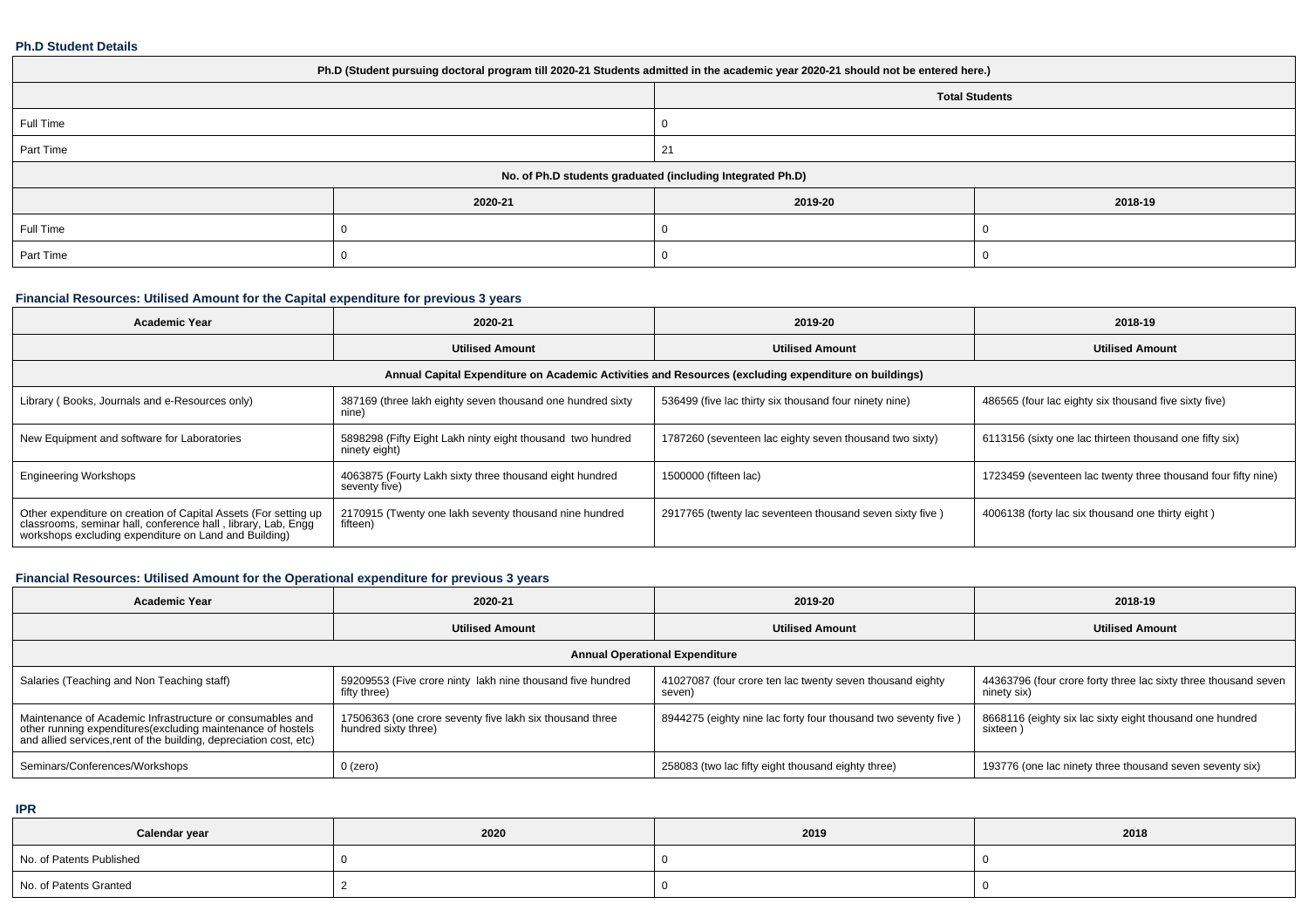### **Sponsored Research Details**

| <b>Financial Year</b>                    | 2020-21     | 2019-20     | 2018-19                     |
|------------------------------------------|-------------|-------------|-----------------------------|
| Total no. of Sponsored Projects          |             | -34         | 78                          |
| Total no. of Funding Agencies            |             | د∠          | 74                          |
| Total Amount Received (Amount in Rupees) | 1500000     | 3000000     | 1850000                     |
| Amount Received in Words                 | Fifteen Lac | Thirty lacs | Eighteen lac fifty thousand |

### **Consultancy Project Details**

| <b>Financial Year</b>                    | 2020-21                                        | 2019-20         | 2018-19                 |
|------------------------------------------|------------------------------------------------|-----------------|-------------------------|
| Total no. of Consultancy Projects        | 18                                             | -34             | 74                      |
| Total no. of Client Organizations        |                                                |                 | 78                      |
| Total Amount Received (Amount in Rupees) | 232450                                         | 80000           | 450000                  |
| Amount Received in Words                 | Two Lac thirty two thousand four hundred fifty | eighty thousand | Four lac fifty thousand |

### **PCS Facilities: Facilities of physically challenged students**

| 1. Do your institution buildings have Lifts/Ramps?                                                                                                         | Yes, more than 80% of the buildings |
|------------------------------------------------------------------------------------------------------------------------------------------------------------|-------------------------------------|
| 2. Do your institution have provision for walking aids, including wheelchairs and transportation from one building to another for<br>handicapped students? | Yes                                 |
| 3. Do your institution buildings have specially designed toilets for handicapped students?                                                                 | Not available                       |

### **Faculty Details**

| Srno           | Name                    | Age | Designation                | Gender | Qualification | <b>Experience (In</b><br>Months) | <b>Currently working</b><br>with institution? | <b>Joining Date</b> | <b>Leaving Date</b>      | <b>Association type</b> |
|----------------|-------------------------|-----|----------------------------|--------|---------------|----------------------------------|-----------------------------------------------|---------------------|--------------------------|-------------------------|
|                | Jagdeep Singh           | 34  | <b>Assistant Professor</b> | Male   | M.Tech        | 106                              | Yes                                           | 09-01-2012          | --                       | Regular                 |
| $\overline{2}$ | Ajaypal Singh           | 32  | <b>Assistant Professor</b> | Male   | M.Tech        | 108                              | Yes                                           | 04-06-2012          | $\sim$                   | Regular                 |
| 3              | Amandeep Singh<br>Gabbi | 35  | Associate Professor        | Male   | M.Tech        | 146                              | Yes                                           | 25-07-2008          | $\sim$                   | Regular                 |
| $\overline{4}$ | Amandeep Sharma         | 34  | <b>Assistant Professor</b> | Male   | M.Tech        | 98                               | Yes                                           | 03-07-2012          | $\overline{\phantom{a}}$ | Regular                 |
| 5              | Dr Gaurav Tejpal        | 43  | Professor                  | Male   | Ph.D          | 240                              | Yes                                           | 20-08-2002          | $\sim$                   | Regular                 |
| 6              | Rajbir Singh            | 40  | Associate Professor        | Male   | M.Tech        | 66                               | Yes                                           | 06-04-2015          | $\sim$                   | Regular                 |
|                | Dr Namarta Kad          | 40  | Professor                  | Female | Ph.D          | 166                              | Yes                                           | 17-07-2006          | $\sim$                   | Regular                 |
| 8              | Sanjeev Kumar           | 37  | <b>Assistant Professor</b> | Male   | M.Tech        | 146                              | Yes                                           | 19-08-2008          | $\sim$                   | Regular                 |
| 9              | Tavishee Mehra          | 29  | <b>Assistant Professor</b> | Female | M.Sc.         | 72                               | Yes                                           | 19-08-2016          | $\sim$                   | Regular                 |
| 10             | Raman Kumar             | 45  | Associate Professor        | Male   | M.Tech        | 214                              | Yes                                           | 25-01-2008          | $\overline{\phantom{a}}$ | Regular                 |
| 11             | Karambir Singh          | 34  | <b>Assistant Professor</b> | Male   | M.Tech        | 82                               | Yes                                           | 01-07-2014          | $\sim$                   | Regular                 |
| 12             | Inderpal Singh          | 37  | <b>Assistant Professor</b> | Male   | M.Tech        | 130                              | Yes                                           | 01-01-2010          | $\sim$                   | Regular                 |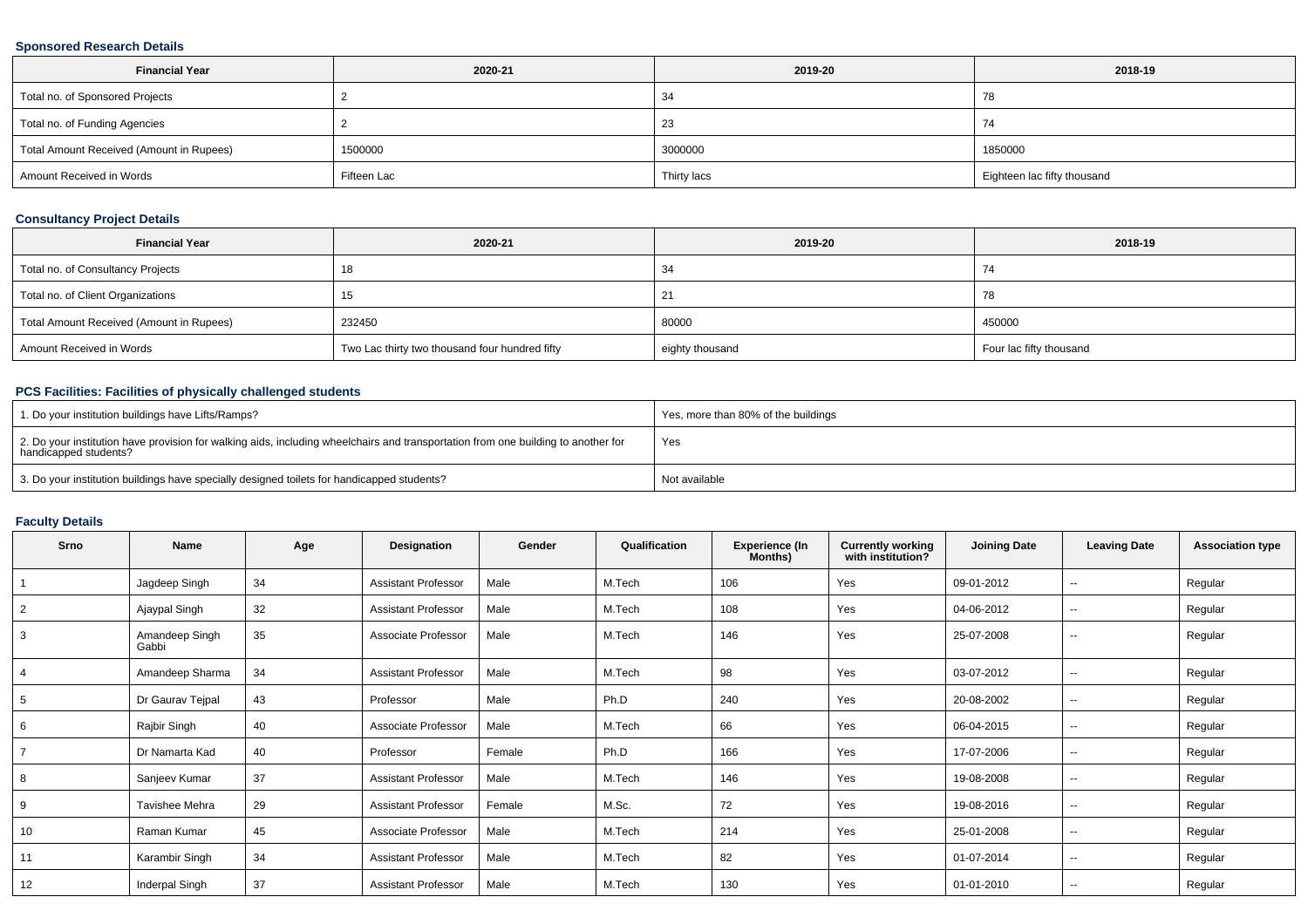| 13 | Pavitar Singh            | 35 | <b>Assistant Professor</b> | Male   | M.Tech        | 154 | Yes | 22-07-2009 | $\overline{\phantom{a}}$ | Regular             |
|----|--------------------------|----|----------------------------|--------|---------------|-----|-----|------------|--------------------------|---------------------|
| 14 | Dr Narinder Sharma       | 48 | Professor                  | Male   | Ph.D          | 274 | Yes | 05-04-2004 | $\overline{\phantom{a}}$ | Regular             |
| 15 | Shivani Sharma           | 36 | <b>Assistant Professor</b> | Female | M.Tech        | 148 | Yes | 22-07-2008 | $\overline{\phantom{a}}$ | Regular             |
| 16 | Mohit Sood               | 33 | <b>Assistant Professor</b> | Male   | M.Tech        | 88  | Yes | 09-10-2014 | $\overline{\phantom{a}}$ | Regular             |
| 17 | Paramjeet Singh<br>Sidhu | 67 | Professor                  | Male   | <b>B.Tech</b> | 419 | Yes | 01-01-2016 | $\overline{\phantom{a}}$ | Regular             |
| 18 | <b>JASMINE BAWA</b>      | 30 | <b>Assistant Professor</b> | Female | <b>MBA</b>    | 78  | Yes | 11-07-2016 | $\overline{\phantom{a}}$ | Adhoc / Contractual |
| 19 | Dr Sandeep<br>kaushal    | 47 | Professor                  | Male   | Ph.D          | 226 | Yes | 07-06-2003 | ÷.                       | Regular             |
| 20 | <b>SUMIT SINGH</b>       | 35 | <b>Assistant Professor</b> | Male   | M.Tech        | 150 | Yes | 07-01-2010 | $\overline{\phantom{a}}$ | Regular             |
| 21 | Ajay Sharma              | 51 | Associate Professor        | Male   | M.Tech        | 298 | Yes | 26-07-2002 | $\overline{\phantom{a}}$ | Regular             |
| 22 | Dr Sandeep Kad           | 43 | Professor                  | Male   | Ph.D          | 226 | Yes | 04-10-2005 | $\overline{\phantom{a}}$ | Regular             |
| 23 | SAKSHI MAHAJAN           | 36 | <b>Assistant Professor</b> | Female | M.Tech        | 156 | Yes | 09-07-2008 | ÷.                       | Regular             |
| 24 | Gaurav Talwar            | 38 | <b>Assistant Professor</b> | Male   | <b>NET</b>    | 190 | Yes | 19-09-2005 | $\overline{\phantom{a}}$ | Regular             |
| 25 | Harpal                   | 31 | <b>Assistant Professor</b> | Male   | Ph.D          | 70  | Yes | 01-06-2015 | $\overline{\phantom{a}}$ | Regular             |
| 26 | <b>DALJEET SINGH</b>     | 34 | <b>Assistant Professor</b> | Male   | M.Tech        | 130 | Yes | 06-07-2012 | $\overline{\phantom{a}}$ | Regular             |
| 27 | Prabhjit Kaur            | 37 | Associate Professor        | Female | M.Tech        | 154 | Yes | 15-02-2008 | ⊶.                       | Regular             |
| 28 | Atul Mahajan             | 37 | Associate Professor        | Male   | M.Tech        | 163 | Yes | 03-01-2008 | $\overline{\phantom{a}}$ | Regular             |
| 29 | <b>NEHA</b>              | 37 | <b>Assistant Professor</b> | Female | M.Tech        | 156 | Yes | 09-07-2008 | ÷.                       | Regular             |
| 30 | Rupinder Singh           | 40 | <b>Assistant Professor</b> | Male   | M.Sc.         | 178 | Yes | 19-09-2005 | $\overline{\phantom{a}}$ | Regular             |
| 31 | PRIYA SHARMA             | 30 | <b>Assistant Professor</b> | Female | M.Tech        | 61  | Yes | 03-08-2016 | $\overline{\phantom{a}}$ | Regular             |
| 32 | Vijay Kumar              | 28 | <b>Assistant Professor</b> | Male   | M.Tech        | 61  | Yes | 18-07-2016 | $\overline{\phantom{a}}$ | Regular             |
| 33 | Navleen Kaur             | 34 | <b>Assistant Professor</b> | Female | M.Tech        | 118 | Yes | 13-10-2016 | $\overline{\phantom{a}}$ | Regular             |
| 34 | Rohit thakur             | 29 | <b>Assistant Professor</b> | Male   | M.Tech        | 60  | Yes | 19-07-2016 | $\overline{\phantom{a}}$ | Regular             |
| 35 | Surinder Pal Singh       | 34 | <b>Assistant Professor</b> | Male   | M.Tech        | 154 | Yes | 11-07-2016 | ÷.                       | Regular             |
| 36 | Rohit Kumar              | 31 | <b>Assistant Professor</b> | Male   | M.Tech        | 94  | Yes | 13-07-2012 | $\overline{\phantom{a}}$ | Regular             |
| 37 | Anujeet Kamal            | 36 | <b>Assistant Professor</b> | Female | M. Phil       | 130 | Yes | 03-08-2015 | $\overline{\phantom{a}}$ | Regular             |
| 38 | Dr Vijay Kumar<br>Banga  | 46 | Professor                  | Male   | Ph.D          | 250 | Yes | 01-08-2008 |                          | Regular             |
| 39 | <b>Binod Kaur</b>        | 44 | Associate Professor        | Female | <b>NET</b>    | 193 | Yes | 14-06-2005 | $\mathbb{Z}^2$           | Regular             |
| 40 | Alankar Singh            | 38 | <b>Assistant Professor</b> | Male   | M.Tech        | 154 | Yes | 29-08-2008 | щ.                       | Regular             |
| 41 | Vinod Kumar<br>Sharma    | 39 | Associate Professor        | Male   | M.Tech        | 154 | Yes | 22-07-2007 | щ.                       | Regular             |
| 42 | Dr Amarpreet Singh       | 42 | Associate Professor        | Male   | Ph.D          | 250 | Yes | 12-07-2008 | щ.                       | Regular             |
| 43 | TEJINDER<br>SHARMA       | 42 | Associate Professor        | Female | M.Tech        | 174 | Yes | 22-01-2007 | щ.                       | Regular             |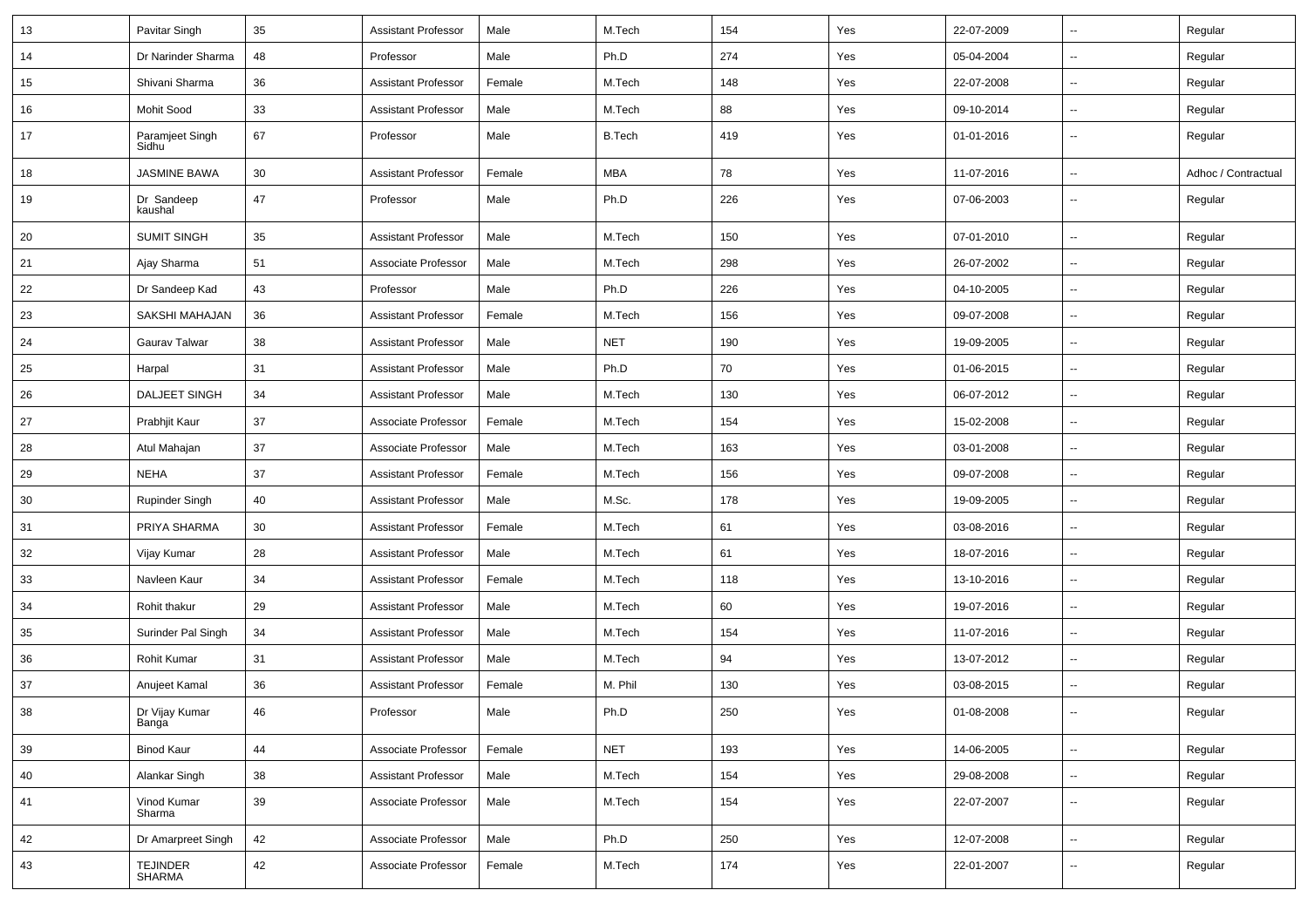| 44 | <b>RUPESH GUPTA</b>               | 33 | <b>Assistant Professor</b>                          | Male   | M.Tech | 108 | Yes | 18-08-2015 | $\sim$                   | Regular |
|----|-----------------------------------|----|-----------------------------------------------------|--------|--------|-----|-----|------------|--------------------------|---------|
| 45 | Gurdarshan Kaur                   | 31 | <b>Assistant Professor</b>                          | Female | M.Tech | 72  | Yes | 07-07-2016 | Ξ.                       | Regular |
| 46 | Simrandeep Singh<br><b>Bindra</b> | 29 | <b>Assistant Professor</b>                          | Male   | M.Tech | 74  | Yes | 14-01-2015 | $\sim$                   | Regular |
| 47 | Jagdeep Singh                     | 40 | Associate Professor                                 | Male   | M.Tech | 178 | Yes | 23-09-2007 | Ξ.                       | Regular |
| 48 | Dr Rajneesh Arora                 | 63 | Dean / Principal /<br>Director / Vice<br>Chancellor | Male   | Ph.D   | 274 | Yes | 21-03-2015 | --                       | Regular |
| 49 | Neha Sharma                       | 32 | <b>Assistant Professor</b>                          | Female | M.Tech | 106 | Yes | 02-01-2014 | $\overline{\phantom{a}}$ | Regular |
| 50 | Dharminder Singh                  | 38 | Associate Professor                                 | Male   | M.Tech | 178 | Yes | 11-08-2008 | $\overline{a}$           | Regular |
| 51 | <b>RAJBIR SINGH</b>               | 35 | <b>Assistant Professor</b>                          | Male   | M.Tech | 154 | Yes | 25-07-2011 | Ξ.                       | Regular |
| 52 | Dr Paramjit Singh<br>Pannu        | 40 | Professor                                           | Male   | Ph.D   | 196 | Yes | 09-01-2007 | $\sim$                   | Regular |
| 53 | Sarabpreet Singh                  | 34 | <b>Assistant Professor</b>                          | Male   | M.Tech | 106 | Yes | 02-01-2014 | $\sim$                   | Regular |
| 54 | Reetu                             | 32 | <b>Assistant Professor</b>                          | Female | M.Tech | 106 | Yes | 16-07-2012 | Ξ.                       | Regular |
| 55 | <b>Baljeet Kaur</b>               | 29 | <b>Assistant Professor</b>                          | Female | M.Tech | 72  | Yes | 01-08-2016 | --                       | Regular |
| 56 | Dr Upain Kumar<br><b>Bhatia</b>   | 45 | Professor                                           | Male   | Ph.D   | 269 | Yes | 16-04-2016 | Ξ.                       | Regular |
| 57 | Vishu Kumar                       | 27 | <b>Assistant Professor</b>                          | Male   | M.Tech | 70  | Yes | 31-08-2016 | $\sim$                   | Regular |
| 58 | Shikha Chadda                     | 36 | <b>Assistant Professor</b>                          | Female | M.Sc.  | 72  | Yes | 01-08-2016 | --                       | Regular |
| 59 | Harjot Kaur                       | 31 | Associate Professor                                 | Female | Ph.D   | 72  | Yes | 31-07-2015 | $\overline{\phantom{a}}$ | Regular |
| 60 | <b>Gurjeet Singh</b>              | 33 | <b>Assistant Professor</b>                          | Male   | M.Tech | 142 | Yes | 01-08-2009 | $\sim$                   | Regular |
| 61 | Navneet Bawa                      | 40 | Associate Professor                                 | Female | M.Tech | 190 | Yes | 09-07-2008 | $\overline{a}$           | Regular |
| 62 | Ina Manchanda                     | 38 | <b>Assistant Professor</b>                          | Female | M.Tech | 138 | Yes | 01-01-2013 | Ξ.                       | Regular |
| 63 | <b>Bhuvnesh Kumar</b>             | 32 | <b>Assistant Professor</b>                          | Male   | M.Tech | 102 | Yes | 14-08-2014 | $\overline{a}$           | Regular |
| 64 | <b>PARAMBIR SINGH</b>             | 40 | <b>Assistant Professor</b>                          | Male   | M.Tech | 178 | Yes | 22-07-2008 | ۰.                       | Regular |
| 65 | Nancy Jindal                      | 36 | <b>Assistant Professor</b>                          | Female | M.Tech | 130 | Yes | 06-01-2014 | $\overline{\phantom{a}}$ | Regular |
| 66 | Amanpreet Kaur                    | 35 | <b>Assistant Professor</b>                          | Female | M.Tech | 60  | Yes | 18-07-2016 | $\sim$                   | Regular |
| 67 | Sandeep Sharma                    | 32 | Associate Professor                                 | Male   | M.Tech | 131 | Yes | 01-07-2011 | $\sim$                   | Regular |
| 68 | Neha Arora                        | 34 | <b>Assistant Professor</b>                          | Female | M.Tech | 154 | Yes | 01-08-2008 | $\overline{\phantom{a}}$ | Regular |
| 69 | Amanpreet Kaur                    | 33 | <b>Assistant Professor</b>                          | Female | M.Tech | 118 | Yes | 01-08-2014 | $\sim$                   | Regular |
| 70 | Rajni Arora                       | 42 | <b>Assistant Professor</b>                          | Female | M.A    | 118 | Yes | 02-07-2007 | $\overline{\phantom{a}}$ | Regular |
| 71 | Amandeep Singh<br>Bhui            | 43 | <b>Assistant Professor</b>                          | Male   | M.Tech | 208 | Yes | 04-01-2012 | $\sim$                   | Regular |
| 72 | <b>BIMAL KUMAR</b>                | 40 | Associate Professor                                 | Male   | M.Tech | 202 | Yes | 01-08-2005 | ш.                       | Regular |
| 73 | Guneet Kaur                       | 38 | <b>Assistant Professor</b>                          | Female | M.Tech | 154 | Yes | 12-03-2009 | $\overline{\phantom{a}}$ | Regular |
| 74 | Dr Tanupreet Singh                | 40 | Professor                                           | Male   | Ph.D   | 202 | Yes | 01-08-2003 | $\overline{\phantom{a}}$ | Regular |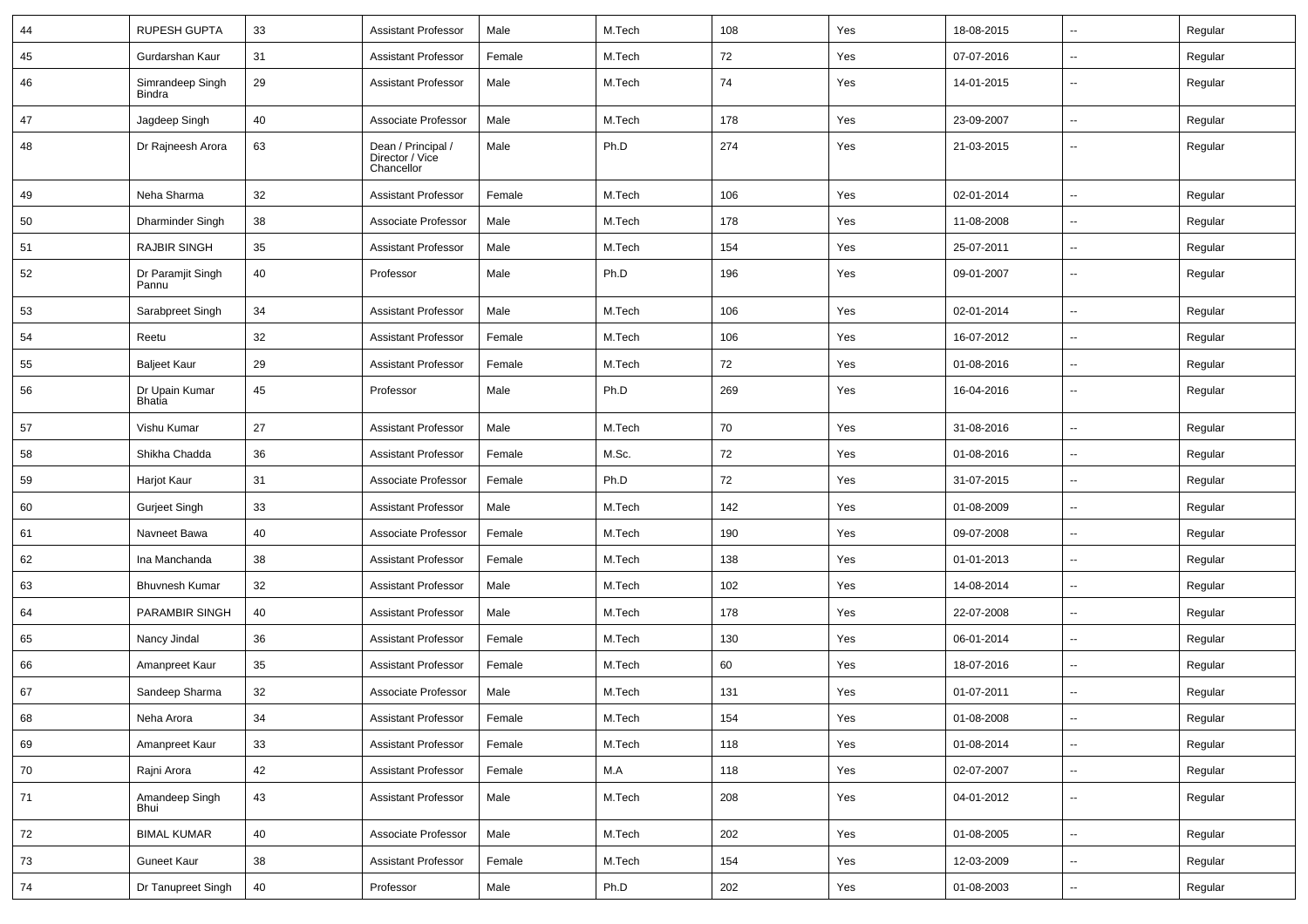| 75  | Manoj Agnihotri          | 39 | Associate Professor        | Male   | M.Tech        | 166    | Yes | 22-07-2009 | $\sim$                   | Regular |
|-----|--------------------------|----|----------------------------|--------|---------------|--------|-----|------------|--------------------------|---------|
| 76  | Dr Navdeep Singh         | 41 | Associate Professor        | Male   | Ph.D          | 148    | Yes | 14-03-2012 | $\sim$                   | Regular |
| 77  | Vickramjit Singh         | 29 | <b>Assistant Professor</b> | Male   | M.Tech        | 86     | Yes | 01-07-2013 | $\overline{\phantom{a}}$ | Regular |
| 78  | Ravneet kaur             | 30 | <b>Assistant Professor</b> | Female | M.Tech        | 67     | Yes | 11-01-2016 | --                       | Regular |
| 79  | Kavneet Kaur             | 31 | <b>Assistant Professor</b> | Female | M.Tech        | 62     | Yes | 04-04-2016 | $\sim$                   | Regular |
| 80  | Shama Kundra             | 38 | <b>Assistant Professor</b> | Female | M.Sc.         | 85     | Yes | 01-07-2014 | $\sim$                   | Regular |
| 81  | Dr Ishwer Singh          | 63 | Professor                  | Male   | Ph.D          | 454    | Yes | 08-10-2015 | $\sim$                   | Regular |
| 82  | Bharti Sharma            | 36 | <b>Assistant Professor</b> | Female | M.Tech        | 142    | Yes | 02-01-2014 | $\sim$                   | Regular |
| 83  | Rajinderpartap<br>Singh  | 45 | <b>Assistant Professor</b> | Male   | M.Tech        | 53     | Yes | 18-04-2016 | $\overline{a}$           | Regular |
| 84  | Om Parkash               | 75 | Associate Professor        | Male   | M.Tech        | 268    | Yes | 01-06-2017 | $\overline{\phantom{a}}$ | Regular |
| 85  | Hardeep Singh            | 29 | <b>Assistant Professor</b> | Male   | <b>B.Tech</b> | 43     | Yes | 16-07-2018 | $\sim$                   | Regular |
| 86  | Navjot Singh Rajput      | 26 | <b>Assistant Professor</b> | Male   | <b>B.Tech</b> | 38     | Yes | 16-07-2018 | $\sim$                   | Regular |
| 87  | Rajan Sharma             | 28 | <b>Assistant Professor</b> | Male   | <b>B.Tech</b> | 39     | Yes | 15-07-2018 | $\sim$                   | Regular |
| 88  | Kajol Manan              | 25 | <b>Assistant Professor</b> | Female | <b>B.Tech</b> | 28     | Yes | 09-09-2019 | ÷.                       | Regular |
| 89  | Diksha Gupta             | 32 | <b>Assistant Professor</b> | Female | <b>B.Tech</b> | 34     | Yes | 02-07-2018 | $\sim$                   | Regular |
| 90  | Yuvraj Chibber           | 28 | <b>Assistant Professor</b> | Male   | <b>B.Tech</b> | 24     | Yes | 10-01-2020 | $\sim$                   | Regular |
| 91  | <b>Banpreet Walia</b>    | 29 | <b>Assistant Professor</b> | Female | <b>B.Tech</b> | 24     | Yes | 15-01-2020 | $\overline{\phantom{a}}$ | Regular |
| 92  | Amritpal kaur            | 27 | <b>Assistant Professor</b> | Female | M.Tech        | 23     | Yes | 03-01-2020 | $\sim$                   | Regular |
| 93  | <b>ANUP GIRDHAR</b>      | 45 | Professor                  | Male   | M.Tech        | 86     | Yes | 07-01-2014 | $\overline{\phantom{a}}$ | Regular |
| 94  | Puspinder Kaur           | 29 | <b>Assistant Professor</b> | Female | M.Tech        | 58     | Yes | 04-04-2017 | $\sim$                   | Regular |
| 95  | Sania Gupta              | 31 | <b>Assistant Professor</b> | Female | M.Tech        | 59     | Yes | 04-04-2017 | $\sim$                   | Regular |
| 96  | <b>Gurpreet Kaur</b>     | 28 | <b>Assistant Professor</b> | Female | M.Tech        | 24     | Yes | 14-01-2020 | Щ,                       | Regular |
| 97  | Nitin Soni               | 27 | <b>Assistant Professor</b> | Male   | <b>B.Tech</b> | 24     | Yes | 15-01-2020 | $\overline{\phantom{a}}$ | Regular |
| 98  | Nandini Mehta            | 26 | <b>Assistant Professor</b> | Female | <b>B.Tech</b> | 24     | Yes | 10-01-2020 | $\sim$                   | Regular |
| 99  | Seema Sharma             | 35 | <b>Assistant Professor</b> | Female | <b>B.Tech</b> | 67     | Yes | 04-04-2016 | $\overline{a}$           | Regular |
| 100 | Divya Sharma             | 30 | <b>Assistant Professor</b> | Female | M.Tech        | 104    | Yes | 22-07-2013 | ÷.                       | Regular |
| 101 | <b>Bhupinder Kumar</b>   | 28 | <b>Assistant Professor</b> | Male   | M.Tech        | 23     | Yes | 04-01-2020 | $\sim$                   | Regular |
| 102 | Jameel Gul               | 25 | <b>Assistant Professor</b> | Male   | M.Tech        | 24     | Yes | 14-01-2020 | $\overline{\phantom{a}}$ | Regular |
| 103 | Udit Jain                | 25 | <b>Assistant Professor</b> | Male   | M.Tech        | 24     | Yes | 14-01-2020 | Ξ.                       | Regular |
| 104 | Sarabjit Singh           | 50 | <b>Assistant Professor</b> | Male   | M.Tech        | 111    | Yes | 14-01-2020 | $\sim$                   | Regular |
| 105 | Arnav Mahajan            | 31 | <b>Assistant Professor</b> | Male   | M.Tech        | 93     | Yes | 13-01-2017 | $\sim$                   | Regular |
| 106 | Amandeep Singh<br>Sajjan | 32 | <b>Assistant Professor</b> | Male   | M.Tech        | 69     | Yes | 14-01-2020 | $\sim$                   | Regular |
| 107 | Jasmeet Singh            | 29 | <b>Assistant Professor</b> | Male   | M.Tech        | $30\,$ | Yes | 14-01-2020 | $\overline{\phantom{a}}$ | Regular |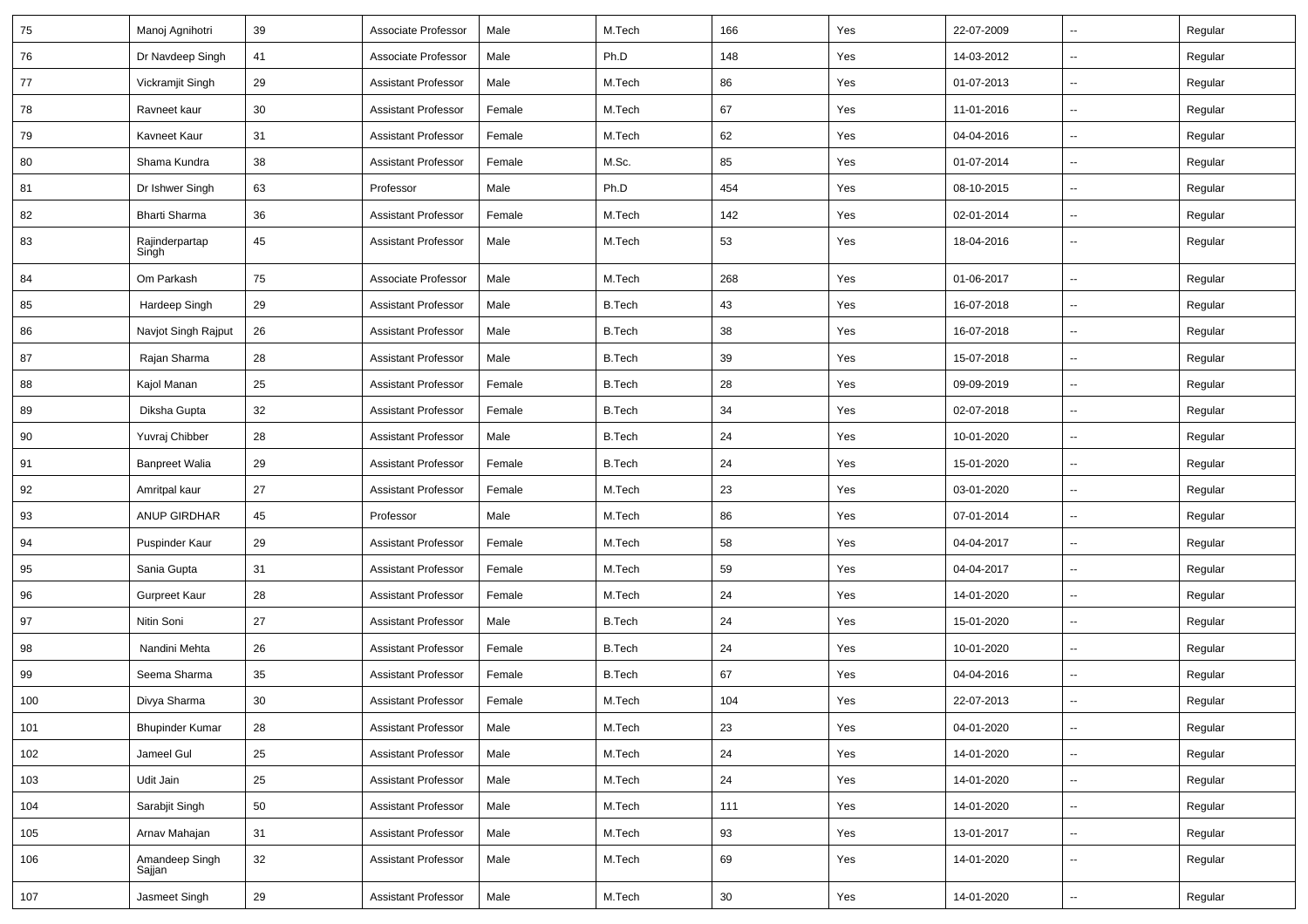| 108 | Harjinder Singh            | 30 | <b>Assistant Professor</b> | Male   | M.Tech           | 24  | Yes | 01-01-2020 | $\overline{\phantom{a}}$ | Regular |
|-----|----------------------------|----|----------------------------|--------|------------------|-----|-----|------------|--------------------------|---------|
| 109 | Manjinder Singh            | 36 | Assistant Professor        | Male   | M.Tech           | 99  | Yes | 07-01-2013 | $\overline{\phantom{a}}$ | Regular |
| 110 | Manmohan Singh             | 42 | Assistant Professor        | Male   | M.Tech           | 91  | Yes | 14-07-2014 | --                       | Regular |
| 111 | AMANDEEP kaur              | 26 | Assistant Professor        | Female | M.Sc.            | 24  | Yes | 23-09-2019 | $\overline{\phantom{a}}$ | Regular |
| 112 | RAJBIR KAUR                | 31 | Assistant Professor        | Female | M.Tech           | 84  | Yes | 01-03-2014 | ۰.                       | Regular |
| 113 | <b>AMIT SINGH</b>          | 35 | Assistant Professor        | Male   | <b>MCA</b>       | 132 | Yes | 07-07-2010 | $\overline{a}$           | Regular |
| 114 | Isha Bhanot                | 33 | <b>Assistant Professor</b> | Female | <b>MCA</b>       | 36  | Yes | 01-08-2018 | $\overline{\phantom{a}}$ | Regular |
| 115 | RAKESH JAITLY              | 45 | Associate Professor        | Male   | M.Tech           | 204 | Yes | 22-06-2005 | $\overline{\phantom{a}}$ | Regular |
| 116 | <b>RIDHIM PATHAK</b>       | 38 | Assistant Professor        | Female | <b>MBA</b>       | 84  | Yes | 01-06-2014 | ۰.                       | Regular |
| 117 | Ishtdeep Singh             | 32 | Assistant Professor        | Male   | M.Tech           | 36  | Yes | 06-07-2017 | ۰.                       | Regular |
| 118 | AMRINDER SINGH             | 36 | <b>Assistant Professor</b> | Male   | <b>B.Tech</b>    | 60  | Yes | 18-09-2016 | $\overline{\phantom{a}}$ | Regular |
| 119 | <b>RITIKA</b>              | 28 | Assistant Professor        | Female | M.Tech           | 12  | Yes | 03-01-2021 | $\overline{a}$           | Regular |
| 120 | Jasbir Gill                | 44 | Associate Professor        | Male   | <b>MCA</b>       | 31  | Yes | 15-01-2019 | $\overline{\phantom{a}}$ | Regular |
| 121 | <b>ROMY KHURANA</b>        | 42 | Assistant Professor        | Female | B.A              | 72  | Yes | 01-12-2015 | $\overline{\phantom{a}}$ | Regular |
| 122 | ANJALI KAUSHAL             | 32 | Associate Professor        | Female | M.Sc.            | 6   | Yes | 04-01-2021 | ۰.                       | Regular |
| 123 | <b>RUCHIKA</b><br>MAHAJAN  | 35 | Assistant Professor        | Female | <b>MBA</b>       | 36  | Yes | 08-01-2018 | ۰.                       | Regular |
| 124 | Jashandeep Singh           | 34 | Associate Professor        | Male   | <b>B.Tech</b>    | 121 | Yes | 01-06-2011 | Ξ.                       | Regular |
| 125 | RUCHIKA FRANCIS            | 36 | Assistant Professor        | Female | MSc(Mathematics) | 21  | Yes | 02-09-2019 | ۰.                       | Regular |
| 126 | <b>RUPINDER KAUR</b>       | 35 | <b>Assistant Professor</b> | Female | B.Sc.            | 48  | Yes | 08-08-2017 | ۰.                       | Regular |
| 127 | Jatinder Kaur              | 37 | <b>Assistant Professor</b> | Female | B.Sc.            | 54  | Yes | 16-01-2017 | $\sim$                   | Regular |
| 128 | <b>RUPINDERJIT</b><br>KAUR | 30 | Assistant Professor        | Female | M.Tech           | 12  | Yes | 14-01-2020 | $\overline{\phantom{a}}$ | Regular |
| 129 | ANJU SOOD                  | 45 | Assistant Professor        | Female | M.Sc.            | 18  | Yes | 14-01-2020 | $\sim$                   | Regular |
| 130 | Dr SACHIN<br>KHURANA       | 43 | Associate Professor        | Male   | Ph.D             | 120 | Yes | 01-02-2010 | --                       | Regular |
| 131 | Jatinder Kaur              | 37 | <b>Assistant Professor</b> | Female | B.Sc.            | 13  | Yes | 20-01-2020 | $\overline{\phantom{a}}$ | Regular |
| 132 | SANJEEV SHARMA             | 27 | <b>Assistant Professor</b> | Male   | M.Tech           | 6   | Yes | 01-02-2021 | --                       | Regular |
| 133 | SHAMSHER SINGH             | 36 | <b>Assistant Professor</b> | Male   | M.Tech           | 6   | Yes | 04-01-2021 | Ξ.                       | Regular |
| 134 | SIMARDEEP KAUR             | 35 | <b>Assistant Professor</b> | Female | <b>B.Tech</b>    | 156 | Yes | 22-09-2008 | u.                       | Regular |
| 135 | Jayant Vats                | 38 | <b>Assistant Professor</b> | Male   | <b>MCA</b>       | 152 | Yes | 07-10-2008 | $\overline{\phantom{a}}$ | Regular |
| 136 | SIMMI LUTHRA               | 31 | <b>Assistant Professor</b> | Female | <b>B.Tech</b>    | 96  | Yes | 16-07-2013 | $\overline{\phantom{a}}$ | Regular |
| 137 | SUNNY<br>MALHOTRA          | 34 | <b>Assistant Professor</b> | Male   | <b>B.Tech</b>    | 120 | Yes | 26-07-2011 | $\overline{\phantom{a}}$ | Regular |
| 138 | Jyoti Dhingra              | 36 | <b>Assistant Professor</b> | Female | B.Sc.            | 18  | Yes | 20-01-2020 | Ξ.                       | Regular |
| 139 | SUPREET KAUR               | 29 | <b>Assistant Professor</b> | Female | <b>B.Tech</b>    | 84  | Yes | 07-01-2014 | --                       | Regular |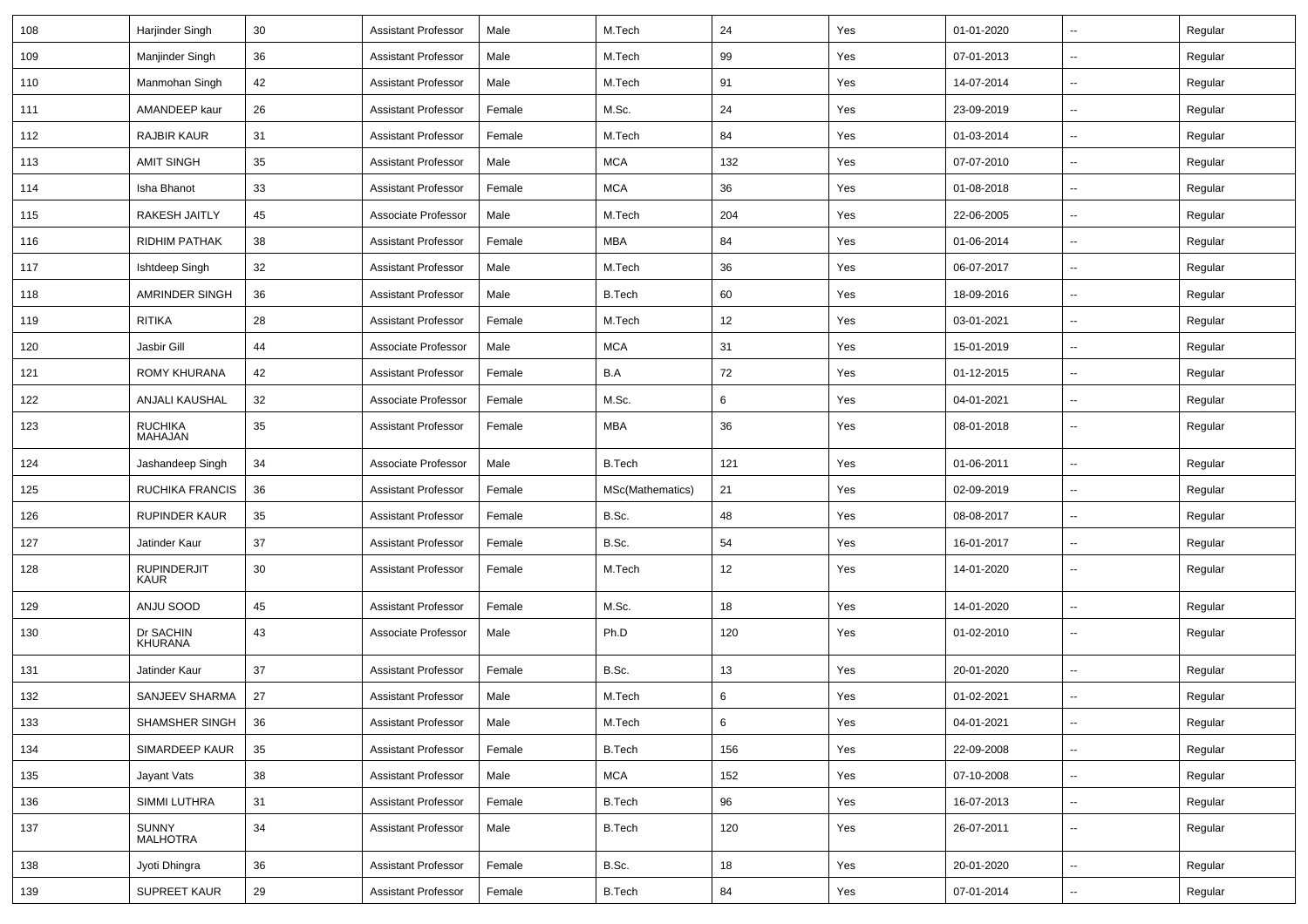| 140 | <b>ARJINDER KAUR</b>              | 41 | <b>Assistant Professor</b> | Female | <b>MBA</b>    | 198 | Yes | 01-12-2004 | $\overline{\phantom{a}}$ | Regular |
|-----|-----------------------------------|----|----------------------------|--------|---------------|-----|-----|------------|--------------------------|---------|
| 141 | <b>SUPREET KAUR</b>               | 32 | <b>Assistant Professor</b> | Female | <b>B.Tech</b> | 84  | Yes | 07-01-2014 | --                       | Regular |
| 142 | <b>TANVEER SUCHU</b>              | 28 | <b>Assistant Professor</b> | Female | <b>B.Tech</b> | 48  | Yes | 17-07-2017 | --                       | Regular |
| 143 | Kanwaljit Singh                   | 41 | <b>Assistant Professor</b> | Male   | <b>MCA</b>    | 210 | Yes | 12-01-2004 | --                       | Regular |
| 144 | <b>UPINDER SHARMA</b>             | 35 | <b>Assistant Professor</b> | Male   | <b>B.Tech</b> | 6   | Yes | 11-01-2021 | --                       | Regular |
| 145 | <b>VARUN MEHRA</b>                | 28 | <b>Assistant Professor</b> | Male   | M.Tech        | 18  | Yes | 15-01-2020 | $\overline{\phantom{a}}$ | Regular |
| 146 | Manik Laad                        | 25 | Associate Professor        | Male   | <b>MBA</b>    | 9   | Yes | 08-10-2020 | $\overline{\phantom{a}}$ | Regular |
| 147 | <b>ARSHPREET KAUR</b>             | 30 | <b>Assistant Professor</b> | Female | <b>MBA</b>    | 42  | Yes | 08-01-2018 | --                       | Regular |
| 148 | Maninder Singh                    | 40 | Associate Professor        | Male   | <b>MBA</b>    | 127 | Yes | 01-01-2010 | $\overline{\phantom{a}}$ | Regular |
| 149 | Manmeet Kaur                      | 37 | Associate Professor        | Female | M.Tech        | 156 | Yes | 08-07-2008 | --                       | Regular |
| 150 | <b>BHUWNENDRA</b><br>KUMAR        | 66 | Professor                  | Male   | M.Tech        | 18  | Yes | 14-01-2020 | --                       | Regular |
| 151 | Manpreet Kaur                     | 31 | <b>Assistant Professor</b> | Female | <b>B.Tech</b> | 18  | Yes | 15-01-2020 | --                       | Regular |
| 152 | Manpreet Kaur                     | 25 | <b>Assistant Professor</b> | Female | <b>MCA</b>    | 6   | Yes | 05-01-2021 | $\overline{\phantom{a}}$ | Regular |
| 153 | <b>CHETAN VERMA</b>               | 35 | <b>Assistant Professor</b> | Male   | M.Tech        | 120 | Yes | 01-02-2012 | --                       | Regular |
| 154 | Mohakam Singh                     | 27 | <b>Assistant Professor</b> | Male   | M.Tech        | 41  | Yes | 07-02-2018 | --                       | Regular |
| 155 | Navpreet Singh                    | 34 | <b>Assistant Professor</b> | Male   | M.Tech        | 89  | Yes | 01-02-2014 | -−                       | Regular |
| 156 | Nazuk Thapar                      | 34 | <b>Assistant Professor</b> | Female | B.Sc.         | 66  | Yes | 08-01-2016 | --                       | Regular |
| 157 | Neetu Sharma                      | 33 | <b>Assistant Professor</b> | Female | B.Sc.         | 60  | Yes | 07-07-2016 | --                       | Regular |
| 158 | <b>DIPTI MALHOTRA</b>             | 39 | Associate Professor        | Female | <b>MCA</b>    | 198 | Yes | 07-07-2004 | $\overline{\phantom{a}}$ | Regular |
| 159 | Neha Gupta                        | 28 | <b>Assistant Professor</b> | Male   | <b>B.Tech</b> | 18  | Yes | 14-01-2020 | --                       | Regular |
| 160 | <b>GAGAN SINGH</b>                | 32 | <b>Assistant Professor</b> | Male   | <b>B.Tech</b> | 18  | Yes | 14-01-2020 | --                       | Regular |
| 161 | GAGANDEEP<br><b>SINGH</b>         | 32 | <b>Assistant Professor</b> | Male   | <b>B.Tech</b> | 120 | Yes | 25-07-2011 | $\overline{\phantom{a}}$ | Regular |
| 162 | <b>GURPARATAP</b><br><b>SINGH</b> | 33 | <b>Assistant Professor</b> | Male   | <b>B.Tech</b> | 66  | Yes | 01-01-2016 | $\overline{\phantom{a}}$ | Regular |
| 163 | Pinky Pinky                       | 36 | <b>Assistant Professor</b> | Female | B.Sc.         | 85  | Yes | 07-06-2014 | $\overline{a}$           | Regular |
| 164 | <b>GURPREET SINGH</b>             | 28 | <b>Assistant Professor</b> | Male   | <b>B.Tech</b> | 18  | Yes | 14-01-2020 |                          | Regular |
| 165 | Pooja Puri                        | 42 | <b>Assistant Professor</b> | Female | <b>MBA</b>    | 186 | Yes | 30-01-2006 | Щ,                       | Regular |
| 166 | Prabhjot Kaur                     | 32 | <b>Assistant Professor</b> | Female | <b>B.Tech</b> | 18  | Yes | 15-01-2020 | $\overline{\phantom{a}}$ | Regular |
| 167 | Prabjot Kaur                      | 26 | <b>Assistant Professor</b> | Female | M.Sc.         | 25  | Yes | 03-06-2019 | $\sim$                   | Regular |
| 168 | GURPREET<br>KHURANA               | 28 | <b>Assistant Professor</b> | Female | M.Tech        | 6   | Yes | 14-01-2021 | $\sim$                   | Regular |
| 169 | Rainu Banga                       | 37 | <b>Assistant Professor</b> | Female | <b>MCA</b>    | 115 | Yes | 23-07-2012 | $\overline{\phantom{a}}$ | Regular |
| 170 | GURVEEN<br>SANDHU                 | 36 | <b>Assistant Professor</b> | Female | <b>MBA</b>    | 67  | Yes | 07-11-2016 | н.                       | Regular |